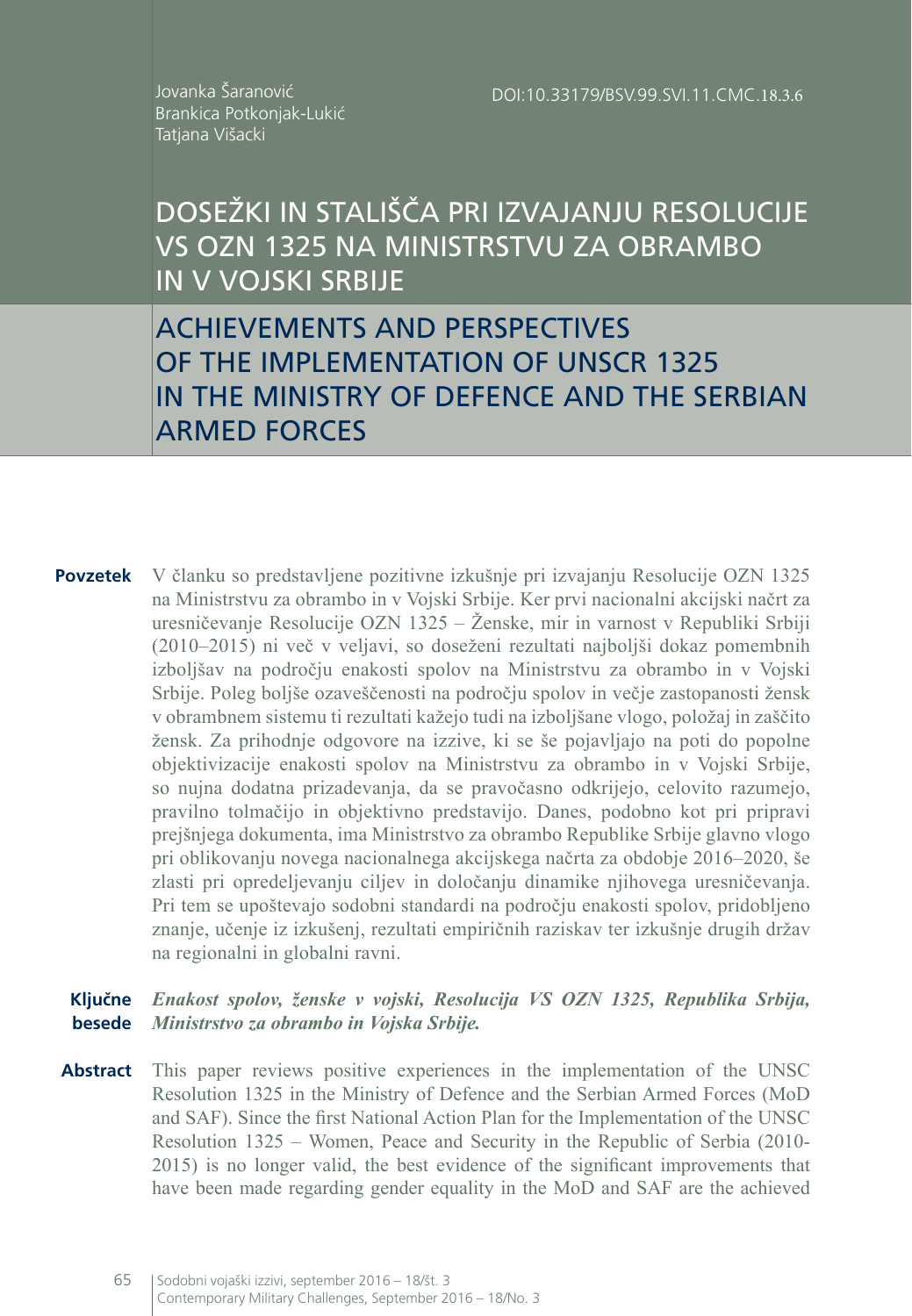results. In addition to improved gender awareness, and a higher representation of women in the defence system, these results also indicate that the roles, positions and protection of women have been improved. Future responses to all the challenges that stand in a way of full objectification of gender equality in the MoD and SAF require additional efforts for their timely identification, comprehensive understanding, correct interpretation and objective presentation. Today, as was the case with the pervious document, the MoD of the Republic of Serbia has a key role in drafting the new National Action Plan for the period 2016-2020, especially with regard to the definition of its objectives and determining the dynamics of their implementation, thereby taking into consideration contemporary standards in the area of gender equality, accumulated knowledge, lessons learned, empirical research findings and experience gained by other countries at the regional and global level.

#### *Gender equality, women in armed forces, UNSCR 1325, Republic of Serbia, Ministry of Defence and Serbian Armed Forces.* **Key words**

As part of the overall efforts made by international organizations, states and civil society organizations to improve the status of women, and as a result of recognizing the crucial importance of respecting the right to equality and equal participation and representation of women and men in all spheres of social life, some very important activities have been initiated and carried out in the Republic of Serbia in recent years. The demonstrated political will and determination of the Government of the Republic of Serbia to carry out the necessary reform steps towards the integration of gender equality in the security sector have led not only to a shift at the institutional level, through establishing new bodies and mechanisms for gender equality, but also to changes in legal regulations, strategies and plans. No less important are the achievements made in raising awareness of gender issues in members of all the institutions in the security sector, primarily through education and training, but also through media promotion. **Introduction**

> Numerous results that were achieved during the previous five-year period of implementation of the National Action Plan for the implementation of UNSC Resolution 1325 – Women, Peace and Security in the Republic of Serbia are visible today in almost all aspects of everyday work and life of the members of the security sector. In that context, the development and implementation of this document have resulted in extremely positive effects in the Ministry of Defence and the Serbian Armed Forces in terms of mainstreaming gender equality in the reform process.

# **1 DEVELOPMENT AND CONTENTS OF THE NATIONAL ACTION PLAN IN THE REPUBLIC OF SERBIA (2010-2015)**

Considering international efforts towards the empowerment of women and giving them a more significant role in peace building and conflict resolution, and taking into account the need to respect and implement the adopted United Nations Security Council resolutions on women, peace and security, as well as the commitment of the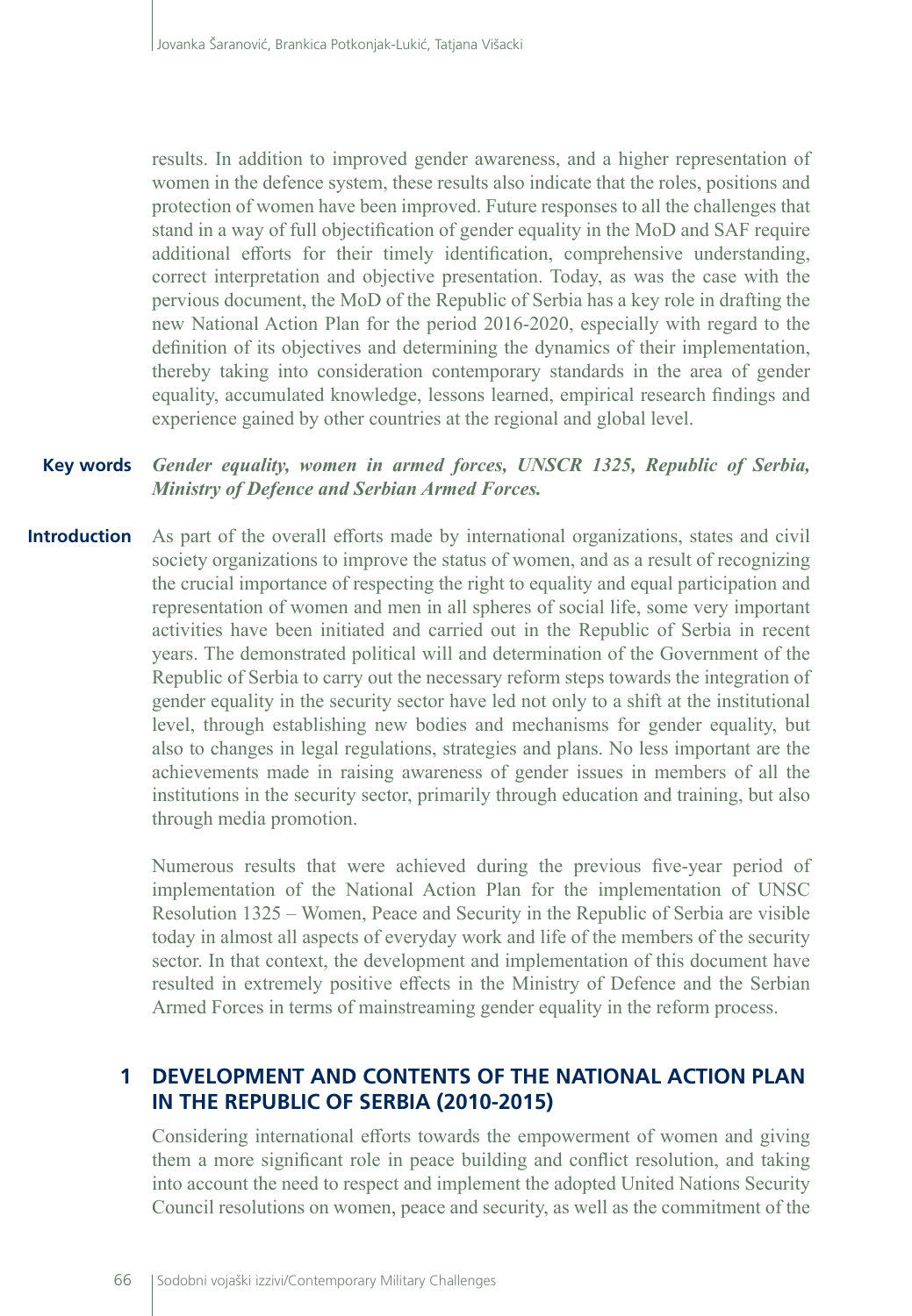Republic of Serbia to reach the international standards in this field contained in the relevant documents of the EU, OSCE and NATO, by developing a National Action Plan for the implementation of the UNSC Resolution 1325 – Women, Peace and Security in the Republic of Serbia (2010-2015) starting in 2010, for the first time special attention was directed to the improvement of the status and role of women in the security sector.

Although the strategic and legislative frameworks that govern the issue of gender equality were already established in the Republic of Serbia, a large number of civil society organizations, whose work is mostly directed towards the protection of women's human rights, actively advocated the development and adoption of an action plan to address the implementation of UN SC Resolution 1325. These organizations, coordinated by the Belgrade Fund for Political Excellence (BFPE), put forward their positions in 2009 in a publication entitled "United Nations Security Council Resolution 1325 in Serbia – on Women, Peace and Security"<sup>1</sup> , which gives guidelines and possible areas of action in accordance with the content of the UNSC Resolution 1325.

In June 2010, the year which marked the tenth anniversary of the adoption of UNSC Resolution 1325, the Government of the Republic of Serbia, on the initiative of civil society organizations, decided<sup>2</sup> to start drafting a National Action Plan for the implementation of this resolution, which would be carried out over the next five years. With this purpose the Government Working Group for drafting a National Action Plan for the implementation of United Nations Security Council Resolution 1325 – Women, Peace and Security in the Republic of Serbia (2010-2015) was formed, consisting of representatives of the twelve relevant Ministries, Departments and Agencies of the Government. The Ministry of Defence was tasked with providing expert, administrative and technical support to the Working Group of the Government, and that Ministry had a coordinating role throughout the process of drafting the document (Stojković, 2011). The task entrusted to the Working Group was very ambitious and difficult, bearing in mind that in the past there had been no implemented research with findings that could serve as a basis for drafting this document or for the inclusion of a gender perspective into the policies, plans and practices of the security sector of the Republic of Serbia in order to improve the status of women through the implementation of UNSC Resolution 1325.

Based on national statistics, it was, however, known that in 2010, at the time of drafting the document, women accounted for 51.36% of the total population of the Republic of Serbia, but both quantitative and qualitative indicators of women employed in the security sector were not available. Therefore, in a very short time, initial research was conducted in order to obtain valid data on the representation and

*<sup>1</sup> United Nations Security Council Resolution 1325 in Serbia – on Women, Peace and Security (2009), BFPE, Belgrade; (Срб) Резолуција 1325 Савета безбедности Уједињених нација у Србији - о женама, миру и безбедности, Београдски фонд за политичку изузетност, Београд,*

*<sup>2</sup> "Службени гласник РС", број 44/10, Београд, 30. јун 2010. године.*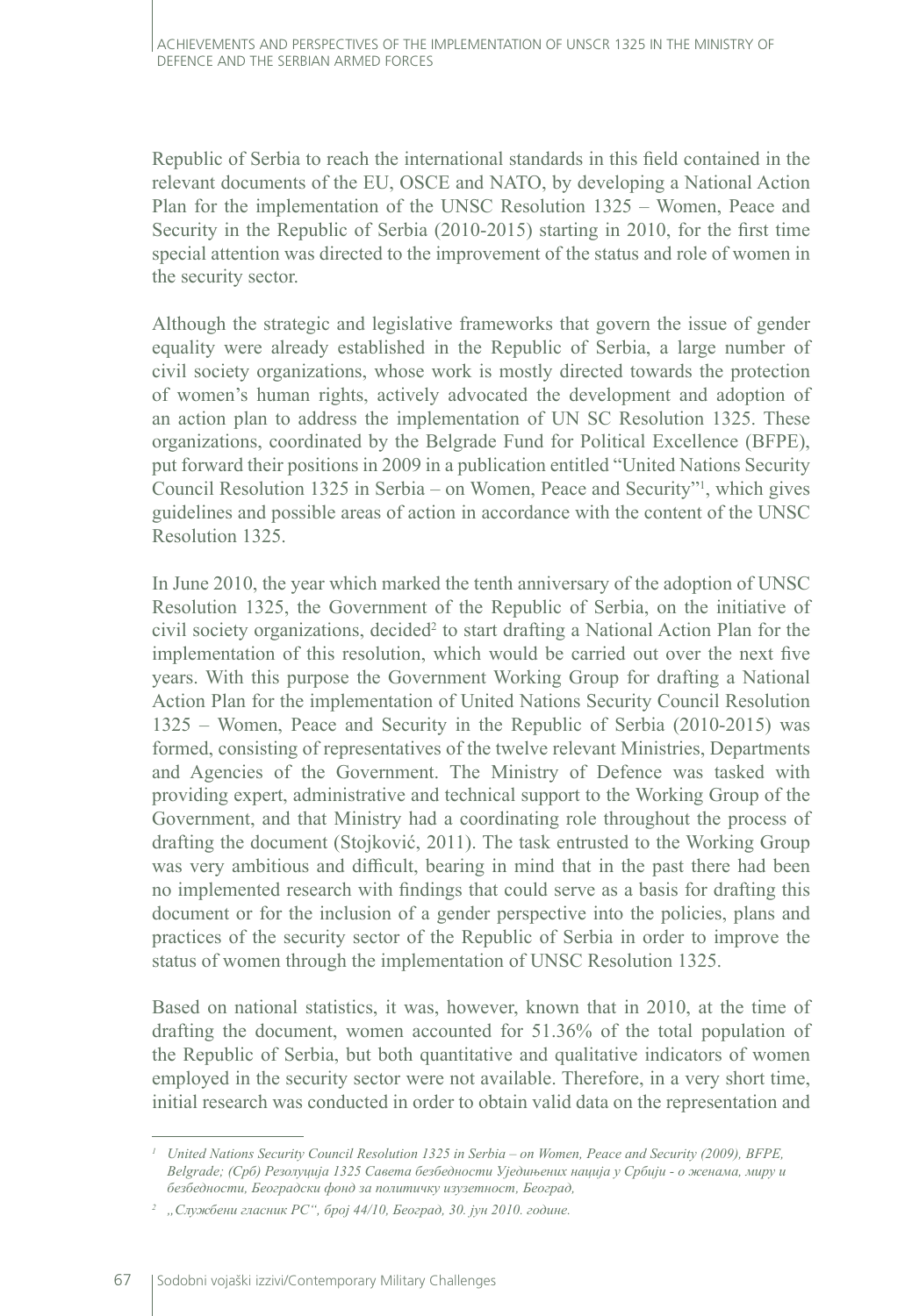position of women in the security sector, so that they could serve as the initial basis not only for the development of the document itself, but also for the monitoring of progress made during the later application of the National Action Plan for the implementation of UNSC Resolution 1325. Research findings showed that the representation of women in the security sector in the Republic of Serbia in 2010 amounted to 27.40%. This percentage was, in fact, even then, nearly a satisfactory result, but at the same time, it was clear that this is a very complex issue, which in addition to adequate numerical representation of women applies to a whole range of other indicators. Therefore, the Working Group was largely focused on finding ways to substantially improve the position of women in terms of respect of their human rights, according to which all human beings are free to develop their personal abilities and make choices without limitations imposed by strict gender roles, and to be equally taken into account, valued and supported with regard to the different behaviour, desires and needs of women and men.

In accordance with such a commitment, and based on the results of the research carried out and an analysis of strategic, normative and planning documents on gender equality adopted in the Republic of Serbia, as well as the effectiveness of their implementation, based on the content of international conventions and resolutions and the experiences of other countries which had already adopted national action plans for the implementation of Resolution 1325, drafting contents of the document and the identification of general and specific objectives and activities started. On this occasion, care was taken that the formulations should be as precise as possible to enable monitoring and evaluation of the effects of the changes on the basis of indicators<sup>3</sup>.

The completion of the draft document was followed by a public debate. The draft document was submitted for consideration to the competent government authorities, posted on the website of the Ministry of Defence and opened to the public, enabling the submission of objections and suggestions from all interested parties via e-mail. The draft was also discussed in public debates that were organized for this occasion. Some of the objections to the content of the new document which arose from the public debate, particularly those provided by the Ombudsman and civil society organizations, were recognized and included in the text of the document proposal.

As a result of these efforts, on 23 December 2010, less than six months after the decision on the development of this document was made, the Government of the Republic of Serbia approved the National Action Plan for the implementation of the United Nations Security Council Resolution 1325 – Women, Peace and Security in the Republic of Serbia (2010-2015) (hereinafter: NAP)*4*.

<sup>&</sup>lt;sup>3</sup> *A list of 74 indicators, classified in seven groups according to the chapters of the NAP, was made. Later attempts made for the purpose of their optimization (including reducing the number of indicators) have never been finalized. In the absence of a unified list of indicators, some institutions have drawn up their own indicators and used them for reporting on the implementation of the NAP.*

*<sup>4</sup> "Службени гласник Републике Србије", број 102/10, 30. децембар 2010. године.*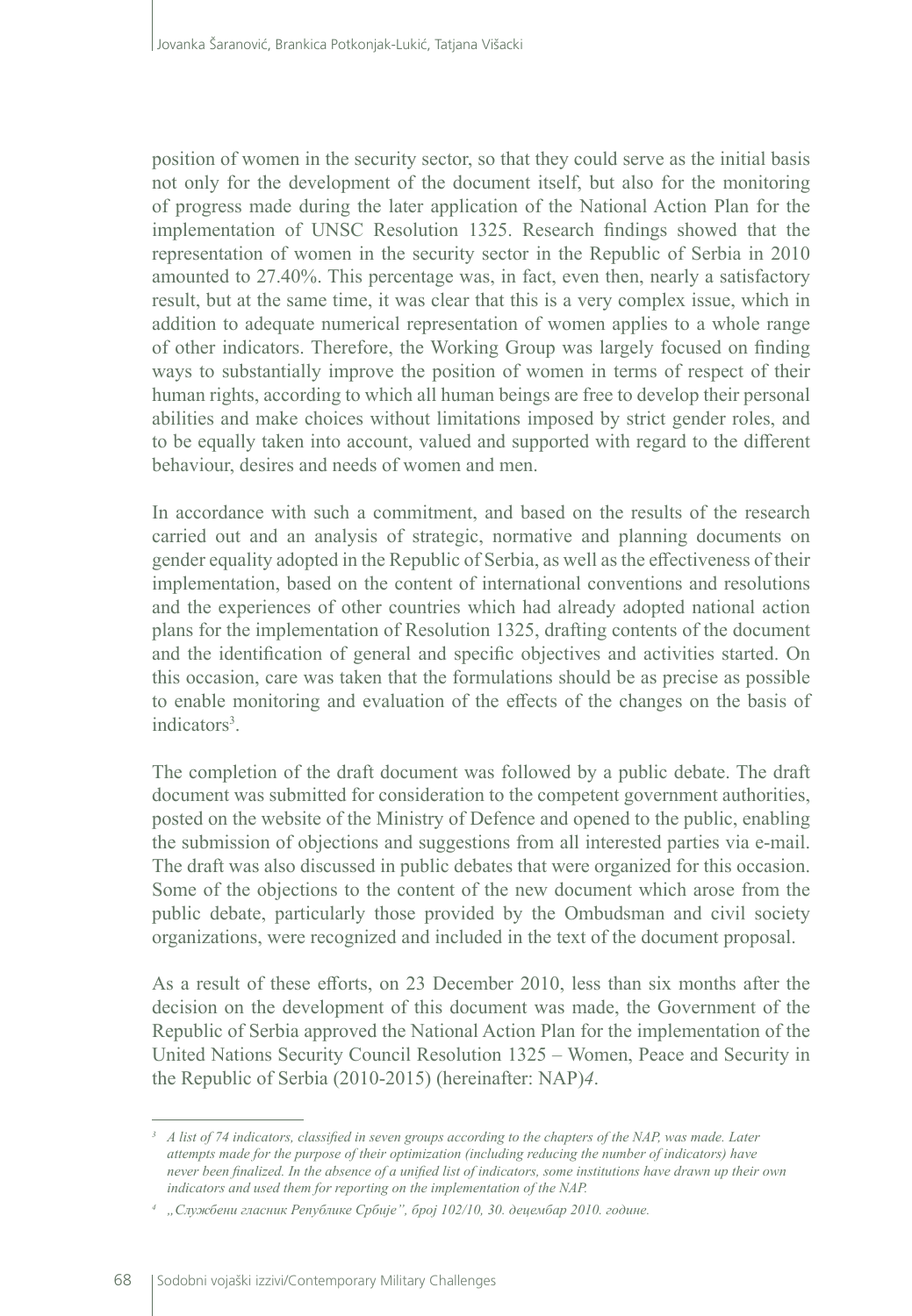The document contains seven chapters, in which the following seven general objectives were defined:

- The development and functioning of institutional bodies and gender equality mechanisms for the implementation of the NAP;
- Increasing the representation of women in the security sector and their impact on issues relating to peace and security;
- Increasing participation and influence of women in decision-making in Defence and security;
- Increasing women's participation in international cooperation, conflict resolution, and post-conflict, and greater participation in multinational operations;
- Use of the instruments for the legal protection of women;
- The education and training of members of the security sector in the spirit of UNSC Resolution 1325;
- Providing media support for the objectives of the NAP.

The activities envisaged by the NAP are aimed primarily at changing gender stereotypes in the minds of citizens and members of the security sector through continual education and information, media campaigns, organization of expert meetings and the like. In their turn, they need to ensure increased representation of women in the security sector, significant participation by women in decision-making on issues relating to peace and security, and more effective protection of women in peace and post-conflict rehabilitation of society and in multinational operations.

Objective media reporting on the implementation of the NAP and its affirmative role in promoting gender equality was very important, in order to overcome prejudices and gender stereotypes, shape public opinion, and raise the awareness of the general public of the role of women in society, especially when it comes to issues relating to peace and security.

# **2 IMPLEMENTATION OF THE NATIONAL ACTION PLAN (2010-2015) IN THE MINISTRY OF DEFENCE AND SERBIAN ARMED FORCES**

Bearing in mind the role of the Ministry of Defence during the preparation of the NAP, as well as a clear commitment to the integration of gender equality in the Defence system reform, the Ministry was the first in the security sector to approach the implementation of the NAP in a planned and organized way in order to achieve its objectives and application as envisaged in the document. In a formal sense, the implementation of the NAP was initiated by the adoption of the Decision of the Minister of Defence on the implementation of measures within the responsibility of the Ministry of Defence and the Serbian Armed Forces, defined by the NAP, as well as by the approval of the plan of activities for the implementation of the NAP in the Ministry of Defence and the Serbian Armed Forces in 2011.

After that, during the whole period of implementation of the NAP, ending in 2015, plans for achieving the goals envisaged by the NAP were made on an annual basis.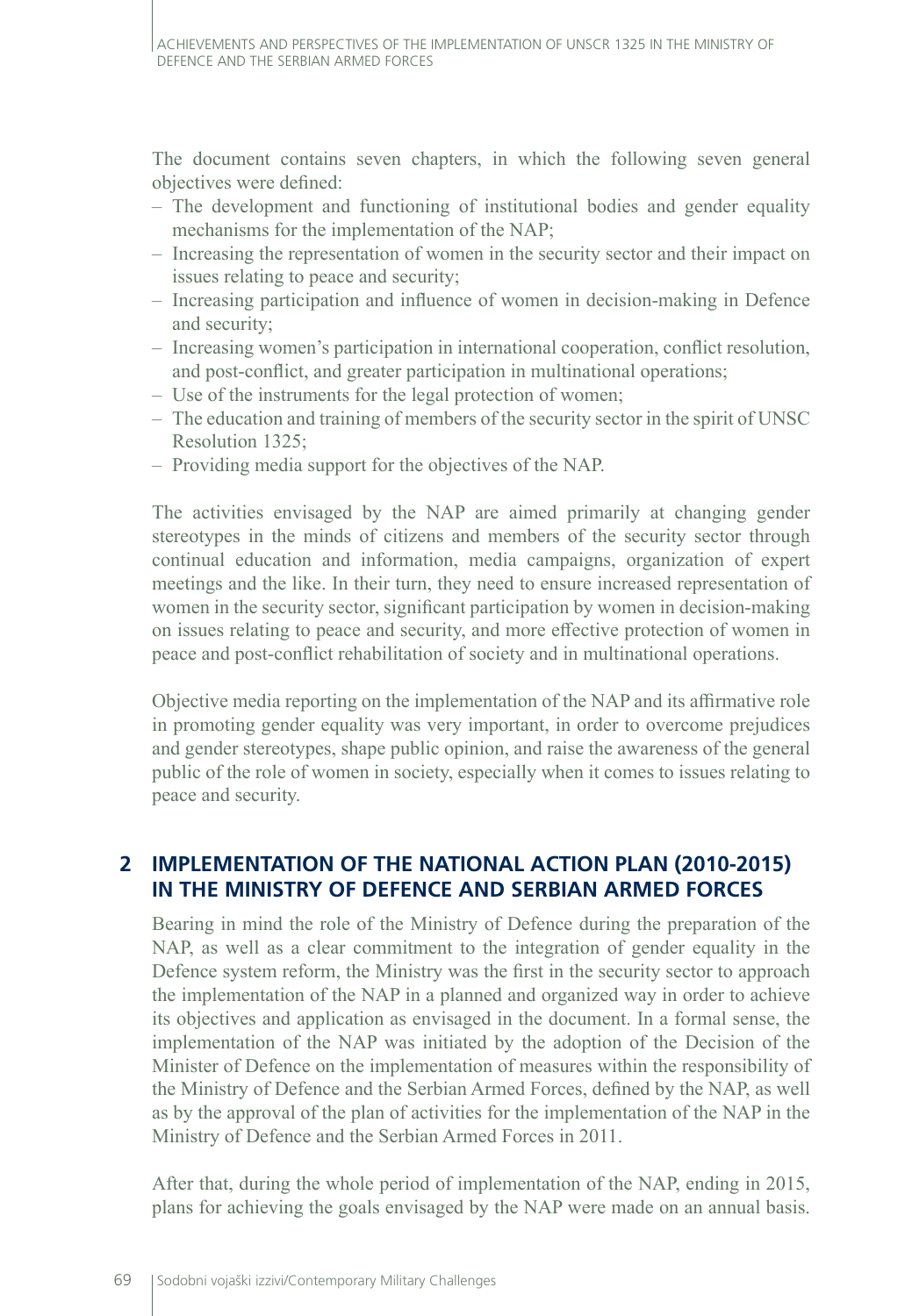In the annual plans, the responsibilities of individual organizational units of the MoD and SAF for the realization of activities, and deadlines for their execution, were determined, and a number of activities whose implementation was supported by international partners were also included, which have contributed significantly to the creation of conditions for integrating the principle of gender equality into the defence system reform.

Planning, the coordination of the NAP`s implementation, and reporting on progress were all the responsibilities of the Strategic Planning Department of the Defence Policy Sector of the MoD, which tried to include as many as possible of the organizational units and members of the Ministry of Defence and the Serbian Armed Forces in its plans and implementation of activities. The Institute for Strategic Research of the Defence Policy Sector of the MoD, as a scientific research institution, had a very important role in this process.

Transparency of the content of the reports on the implementation of the action plans in the MoD and SAF for the preceding five years of the NAP`s implementation, which were made on the basis of analyses of reports from the organizational units of the MoD and SAF responsible for the implementation of the planned activities, was achieved by their regular publication on the website of the Ministry of Defence.

It should be emphasized that significant results in the implementation of the NAP have been achieved primarily thanks to the manifested political will and extremely stimulating role played by the management of the Ministry of Defence, as well as the established cooperation and confidence built between all stakeholders involved in the implementation of UNSCR 1325 in the country, Western Balkans and beyond, a large number of educations and trainings in the Ministry of Defence and the Serbian Armed Forces and also published media contents that accompanied the implementation of this plan significantly contributing to raising awareness of the role of women not only in the armed forces but also in the entire society.

Support was provided by international organizations, most significantly by the UNDP/ SEESAC, UN Women and the OSCE. Without this, undeniably, it would not have been possible to achieve such results.

#### **2.1 Institutional bodies and gender equality mechanisms for the implementation of the NAP**

One of specific things about the NAP of the Republic of Serbia, in contrast to national action plans for the implementation of UNSC Resolution 1325 in other countries, is the establishment of new inter-related institutional bodies and gender equality mechanisms for the implementation of the NAP.

In this context, ensuring the regular functioning of some of the newly-established Government bodies was a major challenge, especially for the Ministry of Defence, whose role and involvement in this regard was of great importance.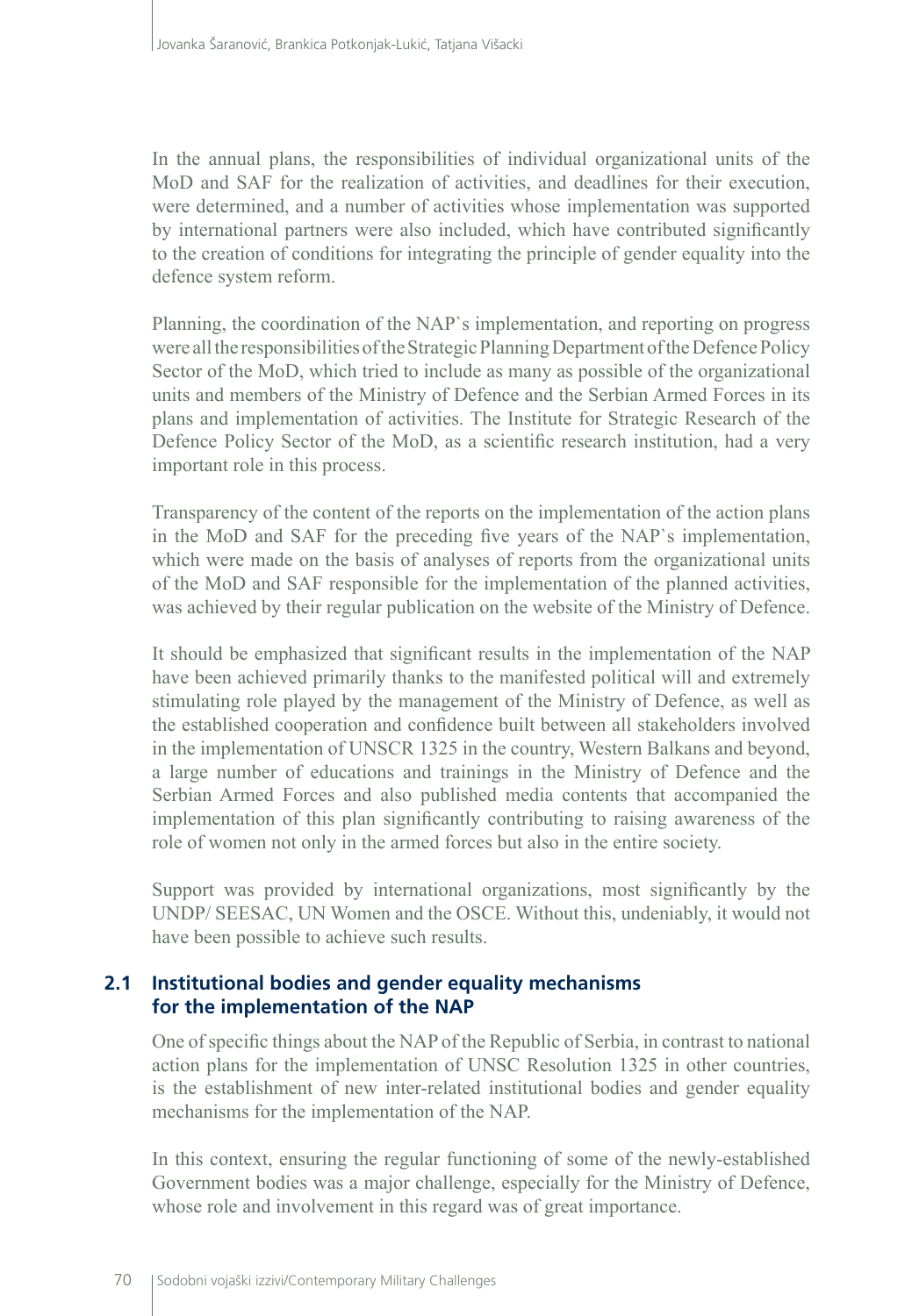The most important institutional bodies and mechanisms for gender equality formed in accordance with NAP in the Republic of Serbia were:

**Political Council for the implementation of the NAP** (hereinafter: the Political Council) was formed in 2011 as the government's institutional body for gender equality, with a mandate to consider issues related to the implementation of the NAP. Accordingly, it provided guidance and recommendations to the Multisectoral Coordination Body (hereinafter: MCB) and discussed its reports, assessed progress, submitted regular reports to the Government and the supervisory body for the implementation of the NAP of the National Assembly, and participated in conferences of international importance regarding Resolution 1325.

Twelve representatives from the Government Ministries/Departments/Agencies responsible for the implementation of the NAP in the security sector were appointed as members of the Political Council. Later, the composition of this body was expanded so that it included members from all Government Ministries, the Security-Information Agency, the Office for Kosovo and Metohija, the Office for European Integration, the Office for Cooperation with Civil Society Organizations and the Office for Human and Minority Rights of the Government. The Ministry of Defence was tasked with providing expert, administrative and technical support to this body, and, regardless of occasional changes in the membership, the President of the Political Council was from the Ministry of Defence throughout its operation<sup>5</sup>.

In addition to the members, the Political Council's sessions are, by invitation, attended by representatives of the CPE, the Ombudsman, the Commission for monitoring the implementation of the NAP of the National Assembly and others.

Three working groups were established within the Political Council: (1) Working Group of the Political Council for improving the implementation of the NAP; (2) Working Group of the Political Council for directing the work of the MCB; and (3) Working Group of the Political Council for creating the political preconditions for achieving the goals envisaged by the NAP, which, in meetings of the Political Council, discussed issues for which they are responsible and gave their recommendations and proposals for improving the implementation of the NAP in the Republic of Serbia.

In accordance with its role, the Political Council has also taken the necessary measures for the aim of developing a new NAP.

**The Multisectoral Coordination Body for the implementation of the NAP** was also formed in 2011, with the main task of performing operational tasks related to the achievement of the objectives and implementation of tasks foreseen in the NAP. The Ministry of the Interior provides expert, administrative and technical support

*<sup>5</sup> At a meeting of the Government on 18 June 2013, Zoran Đorđević, then State Secretary in the Ministry of Defence, and now the Defence Minister, was appointed President of the Political Council.*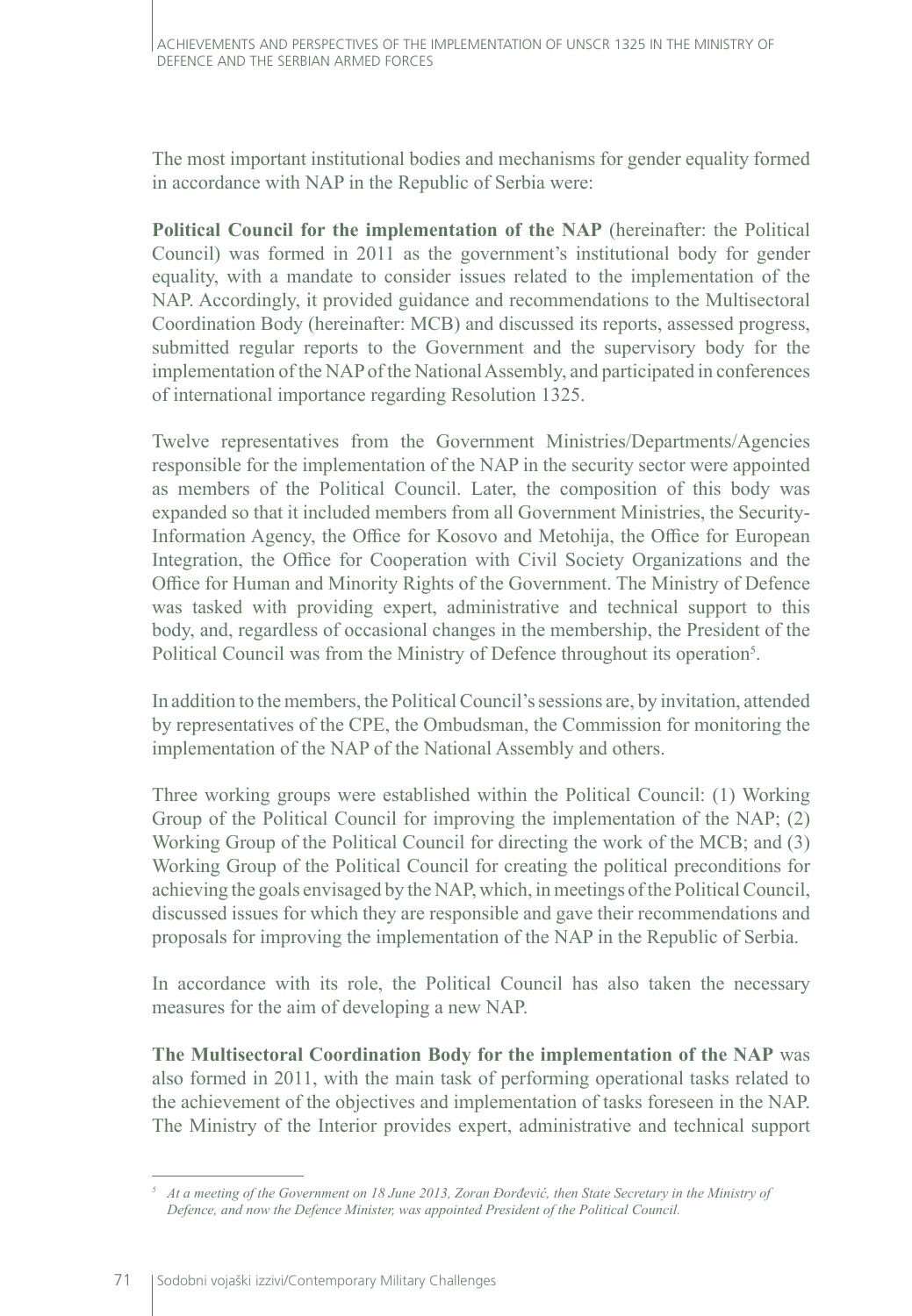to this institutional body, and its chairman is from the Ministry of Interior. The MCB has achieved significant results in establishing cooperation with international organizations, civil society organizations and other institutions in the Republic of Serbia, in order to achieve the objectives of the NAP. Also, this body conducted, in 2015, an internal evaluation of the implementation of the NAP, which served not only as an indicator of the effectiveness of this document, but also as useful guidance in determining the content of the new draft of the NAP.

Both of these institutional bodies of the Government delivered reports on their work to the responsible authorities.

For democratic control over the implementation of the NAP a **Commission for monitoring the implementation of the NAP** was established, as a body of the National Assembly of the Republic of Serbia. This institutional body works with civil society organizations which carry out independent monitoring and reporting of the implementation of the NAP, as well as with international organizations that have expressed an interest in supporting its implementation. The President of the Commission, on invitation, attends meetings of the Political Council of the Government, to better understand the activities and results of the NAP's implementation.

**Analytical groups or research teams** are institutional bodies envisaged by the NAP, which are formed in the respective Ministries/Departments/Agencies to monitor the implementation of the NAP, establishing statistics and other indicators of the effects of its implementation and reporting. The analytical group of the Ministry of Defence and the Serbian Armed Forces for analyzing the implementation of the NAP6 (hereinafter: Analytical Group of the MoD and SAF) was the first such group formed in the security sector in the Republic of Serbia. The members of this group were the organizers and participants in a large number of activities planned for the purpose of the implementation of the NAP in the organizational units of the MoD and SAF. In cooperation with the UN Women, several joint education courses and training for members of analytical groups and research teams from the whole security sector were conducted. At these events they exchanged experiences and presented practical methods and techniques for gender analysis, and further horizontal networking and information exchange was initiated.

A **"trustworthy person"** is a specific mechanism for gender equality established to provide primary collegial assistance to employees in terms of gender equality in the relevant Ministries/Departments/Agencies<sup>7</sup>. In the MoD and SAF this mechanism was established in 2013, when the Minister of Defence approved the instruction

*<sup>6</sup> Consists of 22 members from 17 organizational units of the Ministry of Defence and Serbian Armed Forces (19 women and 3 men).*

*<sup>7</sup> At the time of adopting the NAP, this mechanism was established only in the Ministry of Internal Affairs, within the project "Collegue for Support". In establishing the mechanism «persons of trust», great support was given by UN Wоmen.*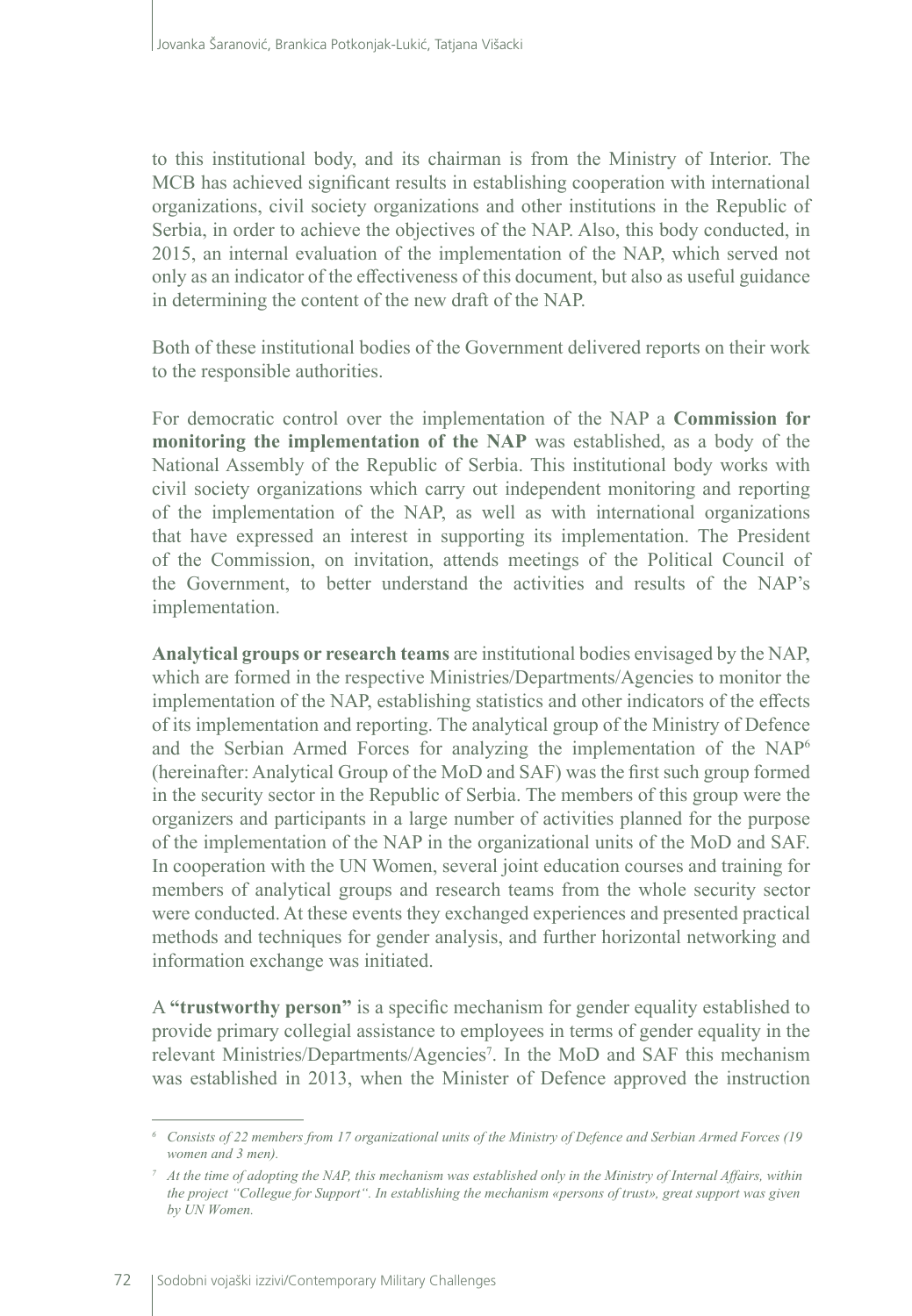on the selection and function of the "person of trust"8 , after which the selection of "trustworthy people" in the organizational units of MoD and SAF was conducted. Coordinating the work of this mechanism of gender equality in the MoD and SAF is the responsibility of the Gender Equality Advisor of the Minister of Defence.

Appropriate training for the elected "trustworthy person" and the sustainability of this mechanism of gender equality was implemented in cooperation with the UN Women. The "Handbook for a Trustworthy person" was prepared, published, and distributed to all the "trustworthy persons" in the Ministry of Defence and the Serbian Armed Forces.

**The person in charge of coordinating the activities of the NAP** is a mechanism for the introduction of a gender perspective in policies and programmes in the relevant Ministries/Departments/Agencies. This mechanism was established in the Ministry of Defence in 2012, by the decision of the Minister of Defence, who selects the authorized person who, in addition to her/his regular duties, has responsibility for enhancing and promoting gender equality.

Although the introduction of a mechanism of **Gender Advisor in civil and military missions**, in accordance with the standards and experience of the EU and NATO (PfP), was provided by the NAP, this mechanism has not been established, since the Republic of Serbia does not participate in civilian and military missions with national contingents.

**Independent monitoring** of the implementation of the NAP during the whole period of its implementation was carried out by the Commissioner for Protection of Equality, the Ombudsman, the Commissioner for Information of Public Importance, the media, civil society organizations and the public.

# **2.2 Representation of women in the Ministry of Defence and the Serbian Armed Forces**

Bearing in mind that the right to equal representation of women and men, in the context of their impact on peace and security, is not fully realized in practice in the Republic of Serbia, this issue was given special attention and significance in the NAP. For the purpose of monitoring trends in the representation of women in the MoD and SAF, a gender analysis, based on collected data, has been carried out every six months.

Monitoring and comparing the results of the gender analysis, beginning with the first analysis conducted by the Analytical Group of the MoD and SAF in September 2011 and continuing to data gathered in September 2015, indicates an overall small increase in the number and percentage of women employed in the MoD and SAF (Šaranović, Kilibarada, 2012). The increase in representation of women has occurred primarily in the categories of officers and professional soldiers. (Table 1).

*<sup>8</sup> "Службени војни лист" број 25/13.*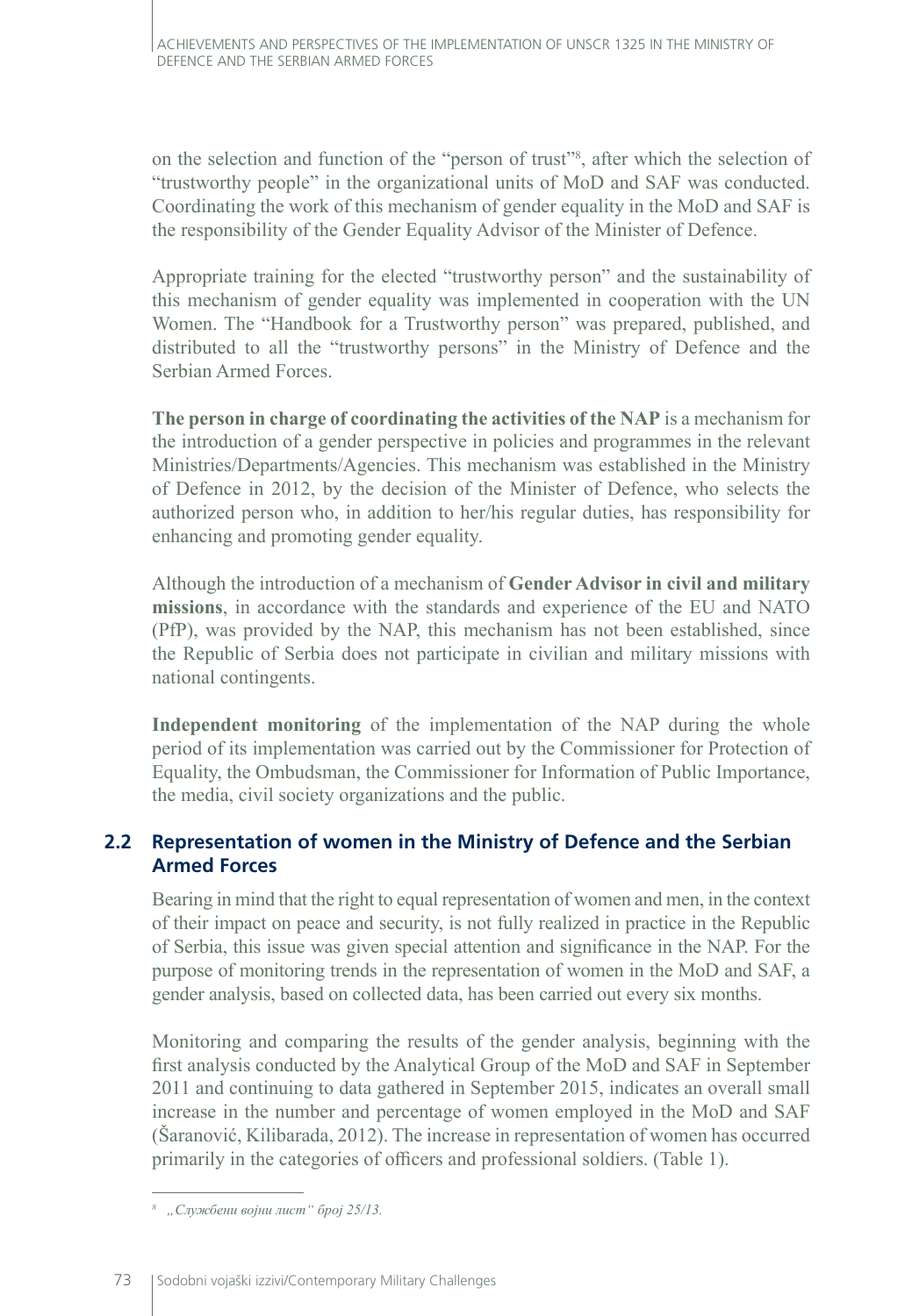

Regarding the trend of constant decrease in the representation of women in the category of civilians in the period 2010-2015, and a simultaneous increase in number of women in the categories of professional military personnel and professional soldiers, it should be noted that the reduction in the number of women in the civilian category was caused by retirement or finding jobs outside the MoD and SAF.

At the same time, there was a positive trend of gradual increase in the representation of women in the Serbian Armed Forces from 8.1% in 2010 to 9.01% in 2015.

With regard to the representation of women in decision-making, the majority of women employed in the MoD and SAF are not in management or command posts (Šaranović, Višacki, Stojanović, 2015). It can be expected that over time the representation of women in decision-making will grow, especially in the category of professional military personnel, from which officers are assigned to command posts in the Serbian Armed Forces. The relatively small proportion of women in managerial/command functions is a direct consequence of the insufficient number of women in the category of senior officers with rank, the necessary qualifications, or years of service in the SAF for appointment to higher positions.

Women employed in the MoD and SAF, formally, on equal conditions as men, are entitled to apply for work in military-diplomatic missions abroad (which until recently was not the case), and to be involved at all positions in multinational operations.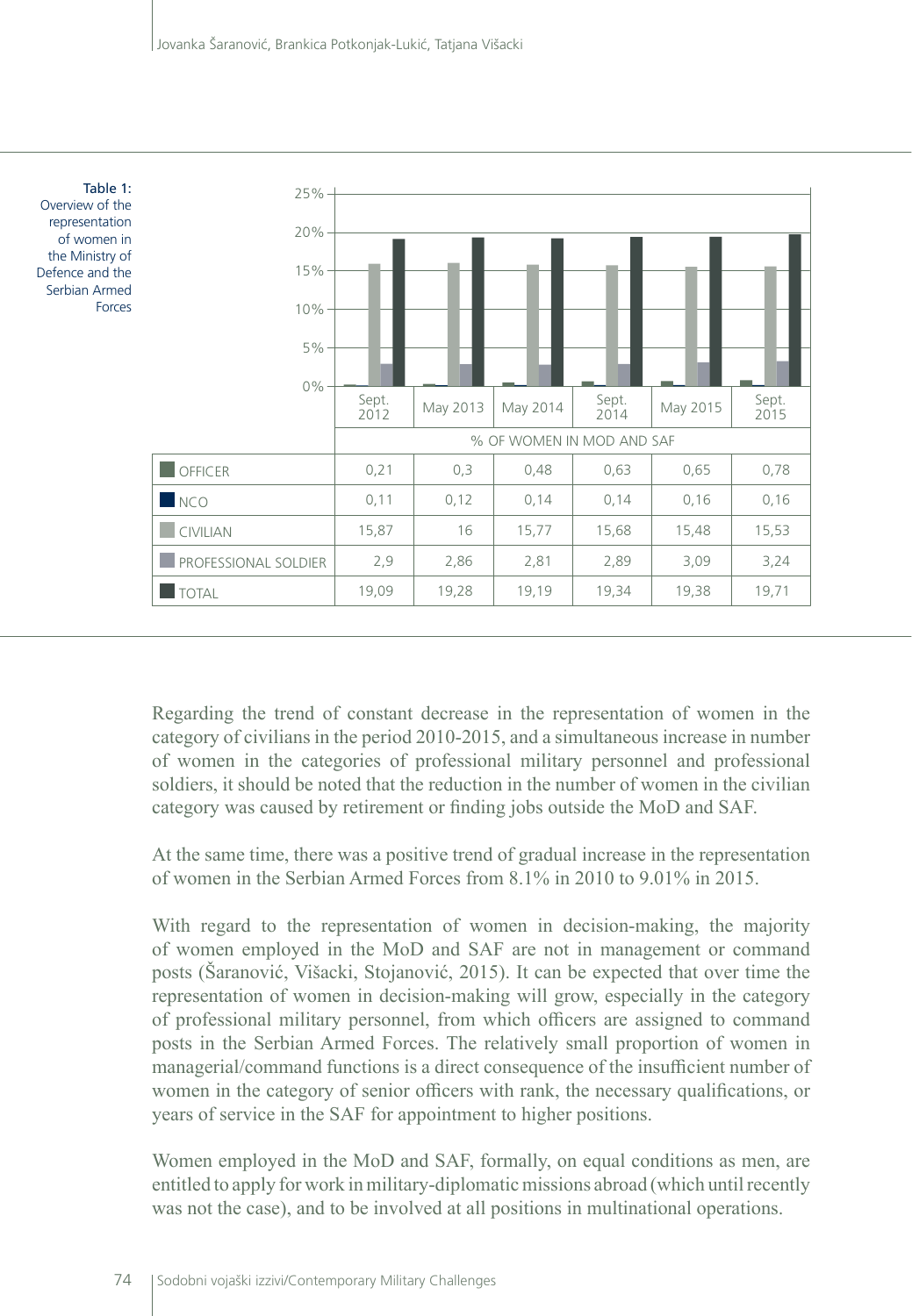The representation of women, mainly medical personnel but also officers and professional soldiers, in multinational operations is about 10%. Measures are in place intended to increase the representation of women in UN-mandated multinational operations, and training in gender-sensitive issues for participants in multinational operations.

According to data from September 2015, there were 17.1% female cadets (in relation to the total number of male and female cadets) in basic studies at the Military Academy. In the 2014/2015 academic year, 35 girls graduated, and the three most successful graduates from Class 136 were girls. The number of girls interested in enrolling in the Military Academy is growing every year.

After selection, 22 girls were admitted in the first year of Military High School.

## **2.3 Education and training in the context of the NAP`s implementation**

Within the integration of a gender perspective in the defence system reform, with the aim of overcoming gender stereotypes, the curricula of military-educational institutions at all levels (Military High School, Military Academy, Command Staff and General Staff College) have been adapted, through the inclusion of topics that deal with gender equality issues.

Also, in the previous period, in the MoD and SAF, many lectures, courses, seminars, conferences, round tables, expert consultations and discussions on gender equality were held with the participation of a large number of representatives from different organizational units of the MoD and SAF, with the support of international organizations. MoD and SAF members participated in numerous conferences, symposia, seminars, courses and round tables organized by governmental institutions of the Republic of Serbia or by NGOs.

Members of the Analytical Group of the MoD and SAF have had regular training through the organization of seminars on analytical methods and techniques.

Considerable attention has been given to the training of women in the SAF, and full equality in terms of choosing job posts and training has been ensured. Through the introduction of voluntary military service, men and women are fully equal in terms of initial training duties. Training is carried out in training centres according to a unique training programme. Differences only exist in the standards for checking physical fitness, which are customized based on gender.

Training of officers and future peacekeepers on gender issues has been carried out in accordance with training material for UN peacekeeping missions<sup>9</sup>, the UN Directive<sup>10</sup>, a publication of the Department of Peacekeeping Operations - DPKO<sup>11</sup>,

*<sup>9</sup> Core Pre-deployment Training Material*

*<sup>10</sup> Gender Equality in Peacekeeping Operations*

*<sup>11</sup> Gender Resource Package for Peacekeeping Operations*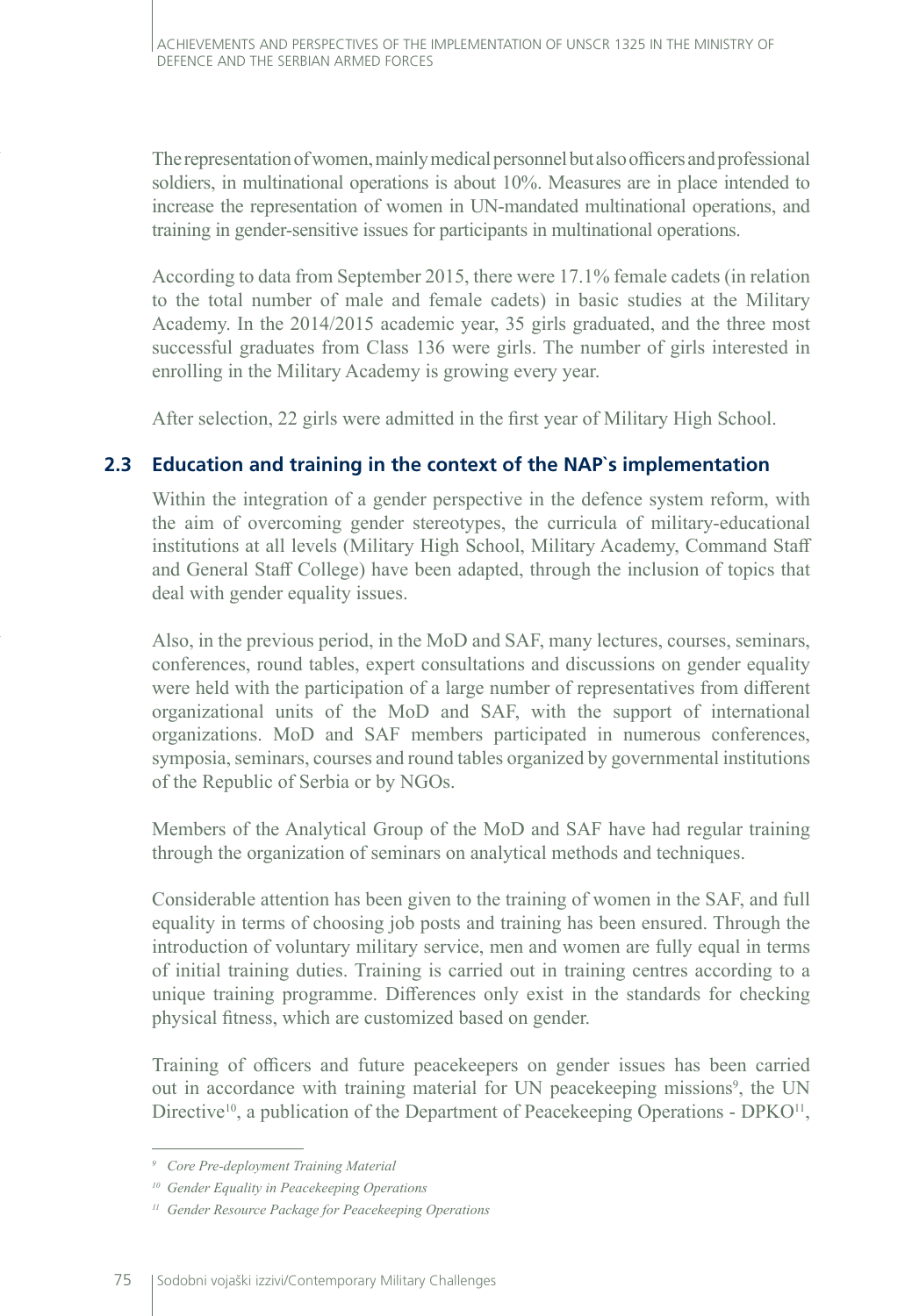a set of manuals on gender issues<sup>12</sup> and other relevant documents such as NATO doctrine13, the Convention on the Elimination of All Forms of Discrimination against Women<sup>14</sup>, the Optional Protocol to the Convention on the Elimination of All forms of Discrimination against Women<sup>15</sup>, the Beijing Declaration and Platform for Action adopted at the Fourth World Conference on Women in 1995, the International Covenant on Civil and Political Rights, the Optional Protocol to the International Covenant on Civil and Political Rights<sup>16</sup>, the Council of Europe Declaration on Equality between Women and Men as a Fundamental Criterion of Democracy, and the Handbook on CSDP, Gender and SSR, EU SSR, European Security and the Defence College.

In addition to the standards contained in the "United Nations Basic Standardized Module for Training for Multinational Operations", similar standards of the EU, OSCE and the Council of Europe, as well as the standards of behaviour in peace and war against civilians (women, children and the elderly), prisoners, etc. arising out of the Geneva Conventions and the Additional Protocols and other international political and legal documents signed and ratified by the Republic of Serbia, are also respected.

# **2.4 Media support for the objectives of the NAP**

By informing the public about the activities of the MoD and SAF since the adoption of the NAP in 2010, the Public Relations Department of the MoD has contributed significantly to raising awareness in the general public about the importance of integrating a gender perspective in the defence system, and highlighted the importance of the implementation of the NAP.

The following information campaigns were particularly praised by the domestic and foreign public as examples of good practice:

- 1) A campaign for the enrollment of girls at the Military Academy and the Military Medical Academy;
- 2) The campaign "Be a Professional" created for the promotion of the military profession and admission of candidates (men and women) to professional military service in the SAF;
- 3) A campaign dedicated to the completion of education of cadets at the Military Academy, in which special attention was devoted to the completion of the first generation of cadet education (school enrollment 2007/2008), ie. promoting women officers.

*<sup>12</sup> Set priručnika o rodnim pitanjima i reformi sektora bezbjednosti preveden za upotrebu u regionu Zapadnog Balkana – DCAF*

*<sup>13</sup> Allied Joint Doctrine For Non-article 5, Crisis Response Operations AJP-3.4 (a)*

*<sup>14</sup> Службени лист СФРЈ – Међународни уговори, број 11/81*

*<sup>15</sup> Службени лист СРЈ – Међународни уговори, број 13/02*

*<sup>16</sup> Службени лист СРЈ – Међународни уговори, број 4/01*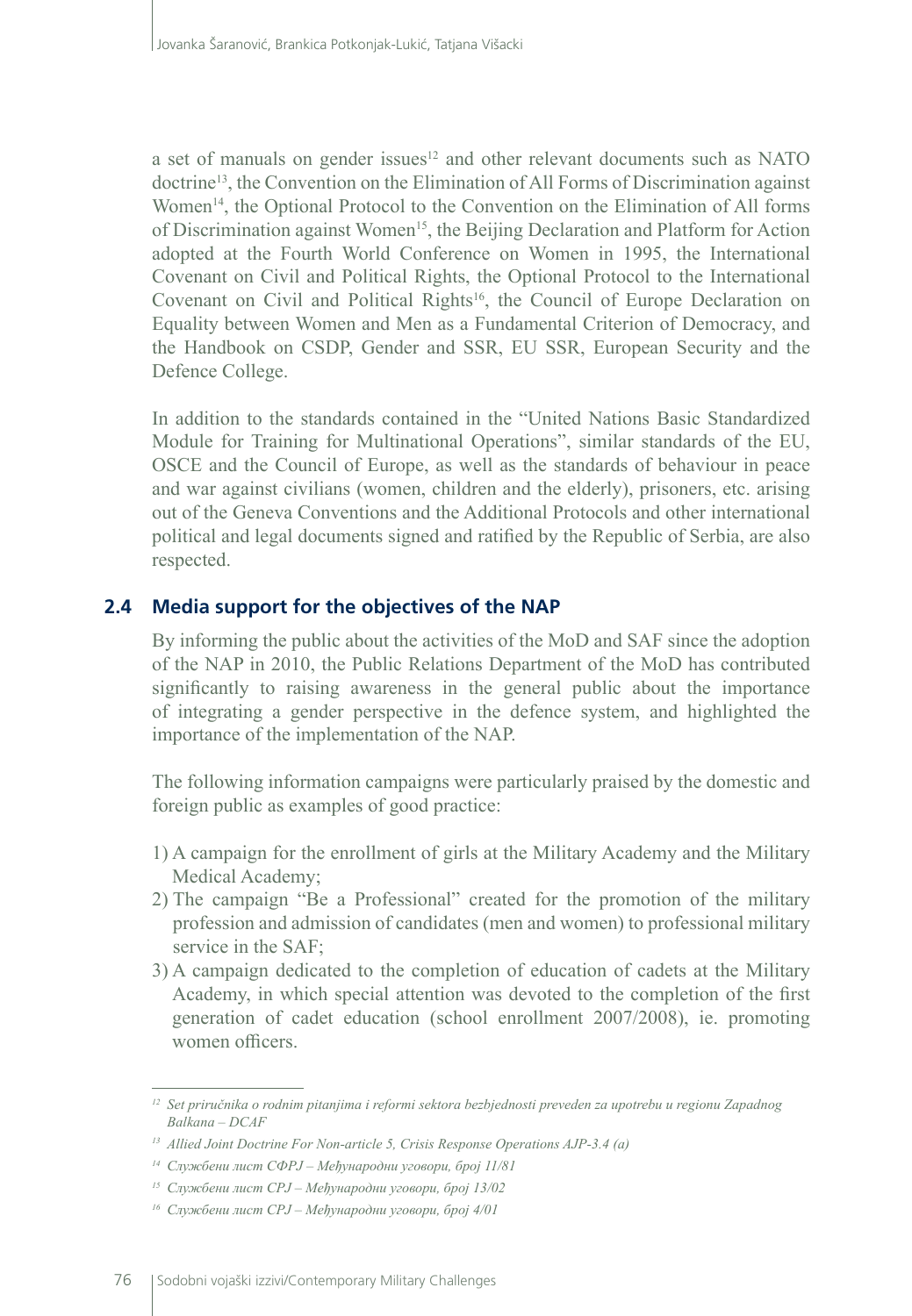Through the websites of the MoD and SAF, as well as the magazine "Defence", MoD and SAF members and the general public were regularly informed about the activities of the institutional bodies and gender equality mechanisms for the implementation of the NAP in the MoD and SAF, and about the contribution of women to the defence system, as well as about the problems of gender equality. The most common topic on women is the place of women in the SAF. The aforementioned magazine has published two special contributions about women since the adoption of the NAP.

News that mentions or affects women has regularly been published on the MoD and SAF websites; on the latter there is a separate webpage called "Women in the SAF" where female professional military personnel and their duties are presented.

## **2.5 Cooperation with international subjects**

In pursuit of the implementation of the NAP, the MoD has achieved significant cooperation with international organizations such as the UNDP/SEESAC, the OSCE Mission to Serbia, and UN Women, as well as bilateral cooperation with countries that have expressed an interest in supporting the activities of the MoD in this area.

The OSCE Mission to Serbia financed the printing of 500 copies of the NAP, in Serbian and English, within the framework of the project "Consolidation of the Democratization Process in the Security Sector in Serbia", and organized a cycle of three seminars on the theme: "Gender Mainstreaming in Security Sector Reform", which was attended by representatives of the MoD and SAF.

On the basis of the consent of the Minister of Defence, the MoD has, since 2012, been included in the regional project "Support to Mainstreaming of Gender Equality in Security Sector Reform in the Western Balkans", implemented by UNDP/SEESAC in order to integrate the issue of gender equality in the process of security sector reform, thus contributing to the greater efficiency of the security sector.

The MoD, in cooperation with UNDP/SEESAC, organized the first regional meeting in Belgrade in March 2012, where a joint statement on cooperation to strengthen the process of security sector reform in the Western Balkans by integration of a gender perspective in policies and institutions of security and defence was signed by representatives of the Ministries of Defence of Bosnia and Herzegovina, Montenegro, Macedonia and Serbia. Following that, there were further regional meetings and numerous activities at home and abroad, which were attended by representatives of the MoD and SAF. UNDP/ SEESAC planned to complete this project by the end of June 2016.

Representatives of the MoD and SAF participate in meetings of the NATO Committee on Gender Perspectives, which is annually organized in Brussels, Belgium.

The implementation of activities through the exchange of experiences, expert talks and lectures on gender issues is planned and implemented in the framework of bilateral military cooperation.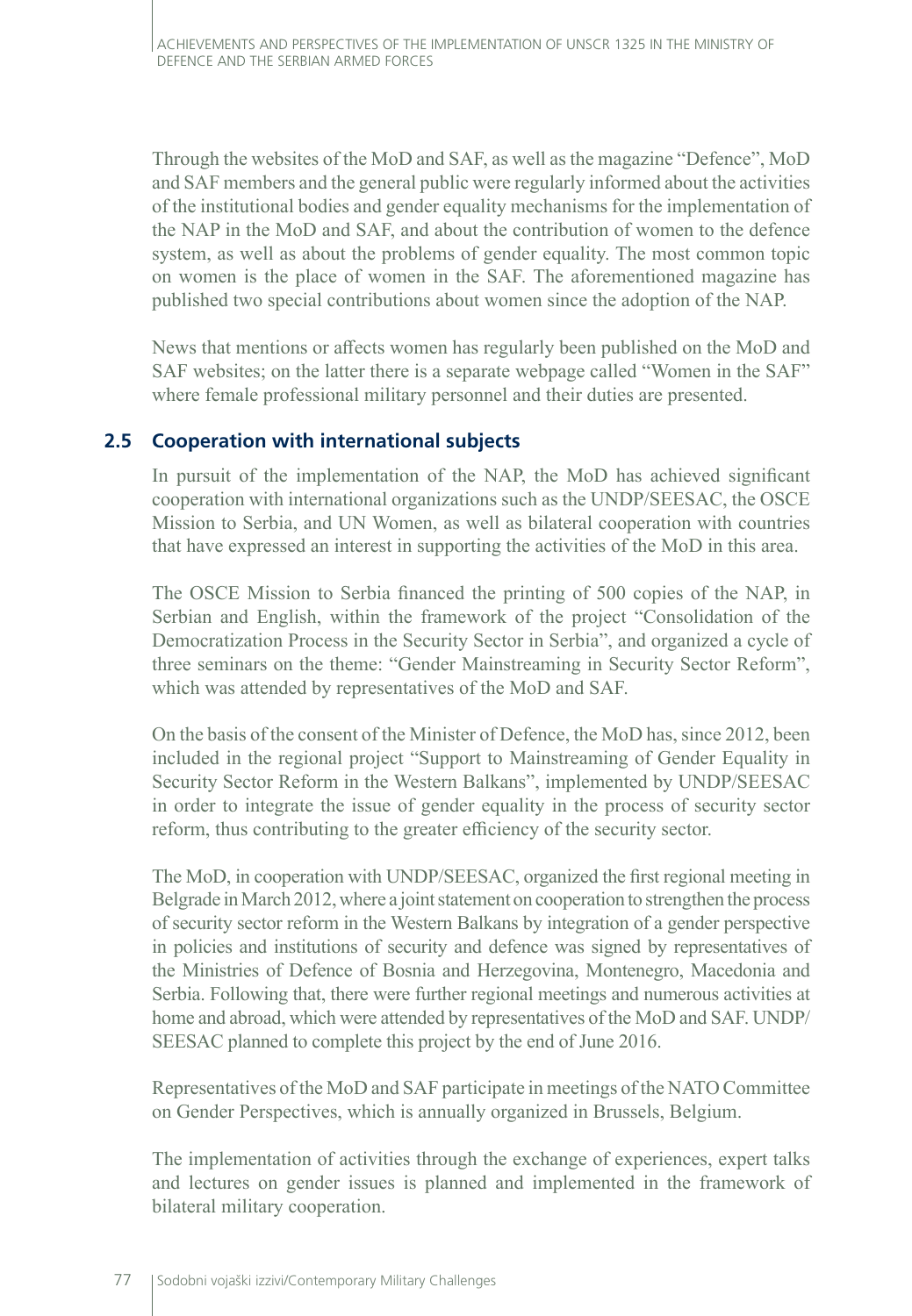# 3 DEVELOPMENT OF THE NATIONAL ACTION PLAN (2016-2020) -CHALLENGES AND PERSPECTIVES

After five years of the implementation of the NAP (2010-2015), it is evident that gender equality is one of the issues which has been given deserved attention in the Republic of Serbia, especially in the security sector, including the Ministry of Defence and the Serbian Armed Forces. Significant progress has been made in achieving the intended objectives of the NAP, especially in institutional development, increasing the representation and decision-making of women in the security sector, increasing their participation in international cooperation activities and multinational operations, improving the legal prerequisites for the protection of women, and media coverage of the implementation of activities included in this plan, as well as in establishing cooperation between state administration, civil society organizations and international organizations on the implementation of UNSC Resolution 1325 in the Republic of Serbia.

For the purpose of more a comprehensive and objective review of the results of the implementation of the NAP, as well as to gain insight into the proposals for improving the implementation of Resolution 1325 in the Republic of Serbia in the future, an event entitled "Dialogue of the Political Council and institutional bodies and gender equality mechanisms for the implementation of the NAP for the UNSC R 1325 – Women, Peace and Security in the Republic of Serbia (2010-2015)", with representatives of civil society organizations, academia and media, was organized by the Political Council of the Government on May 28, 2015, in Belgrade.

At the event, which was attended by a total of 93 people<sup>17</sup>, of whom 47 were representatives of civil society organizations from the entire territory of the Republic of Serbia, it was concluded that the implementation of the NAP needs to be continued in the next medium term (2016-2020). It was expressed that it is necessary to evaluate the results of the recent implementation of the NAP and to revise its contents. Also, it was concluded that the future implementation of the NAP should be directed at the local level.

The internal evaluation was performed by MCB, and the external by the Institute for Inclusive Security from Washington (USA) and the OSCE Mission to Serbia. Conclusions made on the basis of the results of all the analyzes which were carried out served as the basis for the development of a new medium-term action plan. One of the conclusions referred to the functioning of institutional bodies and gender equality mechanisms. Apart from the fact that their establishment enabled the

*<sup>17</sup> Representatives of: institutional bodies and gender equality mechanisms for the implementation of the NAP, Coordination Body of the Government for gender equality and relevant Committees of the National Assembly, Commission for Monitoring the Implementation of the NAP within the National Assembly, mechanisms for independent monitoring of the implementation of the NAP, such as the Commissioner for the Protection of Equality, the Ombudsman, the Commissioner for Public Information and Personal Data Protection, civil society organizations, academia and media, representatives from UNDP/SEESAC, OSCE Mission to Serbia, UN Women and NATO.*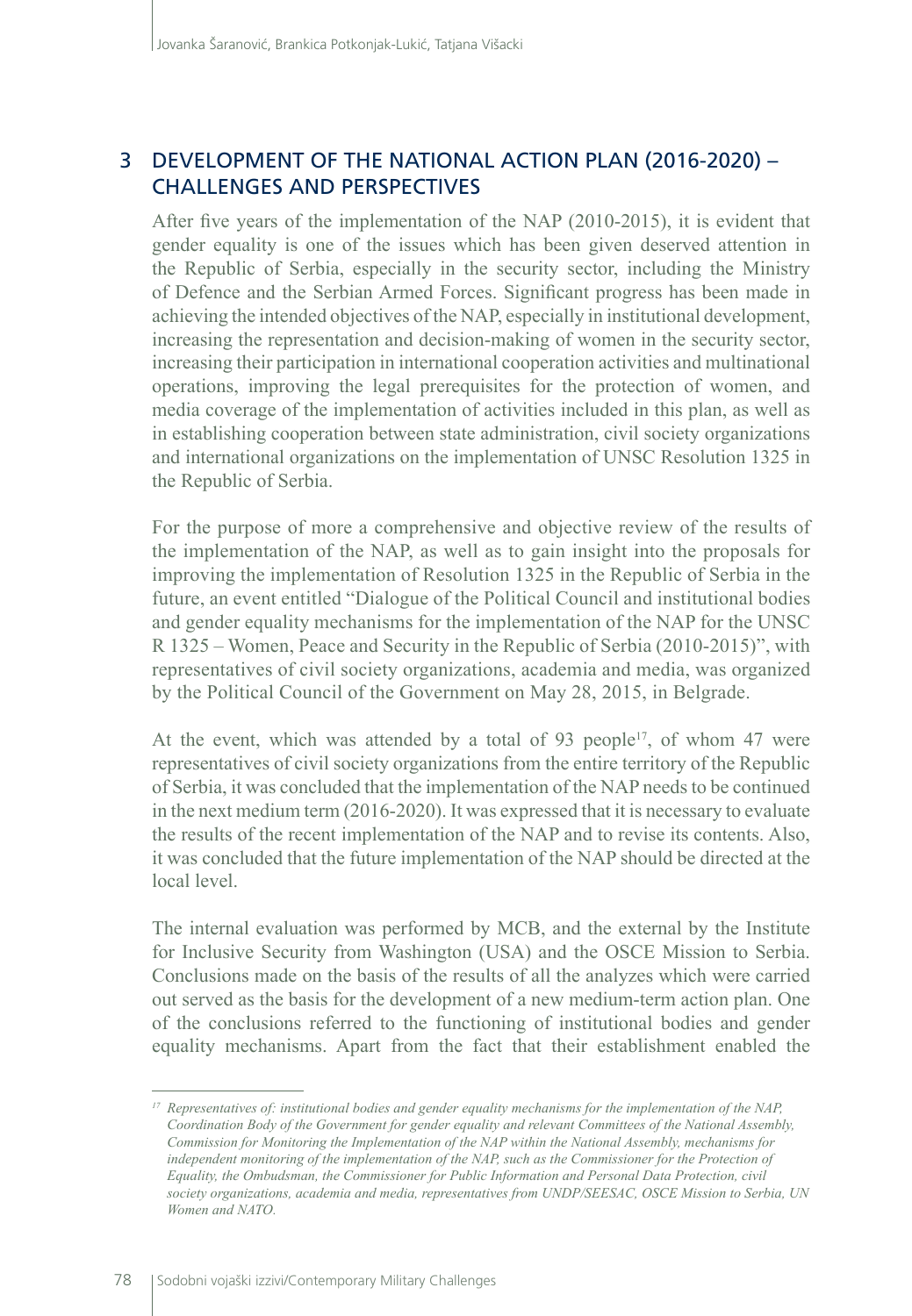systematic and formalized operation of the policy-makers and practitioners with sufficient knowledge of the problem, it was pointed out that, due to the large number of participants, the channels of communication are not always sufficiently clear. It was pointed out that it was necessary to further invest in the knowledge and skills of the personnel involved, and also to simplify the roles of the different institutional bodies and gender equality mechanisms in the security sector and establish a network between them.

The existence of political will and support was stressed in the results of the conducted evaluations, but at the same time, because of frequent shifts of personnel at the highest levels of decision-making, the need for continuous implementation of activities aimed at raising awareness of the importance of preserving the essential support of policy makers with regard to gender equality in the defence system was pointed out. It was concluded that there is awareness of the need for gender budgeting, but also that in the analyzed period funds that could have been used to implement more demanding objectives are not allocated.

Also, it was concluded that a single and generally accepted list containing sufficient minimum of indicators should be made, by selecting those that are reflecting targeted interventions and avoiding indicators that don`t have essential and instrumental role.

As already mentioned, activities aimed at increasing the representation of women in the defence system have been successfully implemented; however, a simple increase in the number of women does not automatically imply greater equality. The challenge is to design activities in such a way as to form an organizational culture in the defence system which will be equally supportive, in every respect, to all its members on their career path to reach the highest positions.

By the Decision of the Government of the Republic of Serbia, on 25 December 2015, the Working Group for the development of the National Action Plan for the implementation of the United Nations Security Council Resolution 1325 – Women, Peace and Security in the Republic of Serbia (2016-2020) (hereinafter referred to as the Working Group), was established, and its composition and tasks were determined. Responsibility for providing expert, administrative and technical support to the Working Group was given to the Ministry of Defence.

During the development and implementation of the previous NAP, the Republic of Serbia cooperated with the OSCE Mission to Serbia, which again expressed its readiness to provide appropriate support to the Working Group of the Government and the NGO sector during drafting of the NAP, in organization of workshops for the Working Group, and also to support a wider consultation process on the content of the document in the local community, with the involvement of all the relevant stakeholders in society.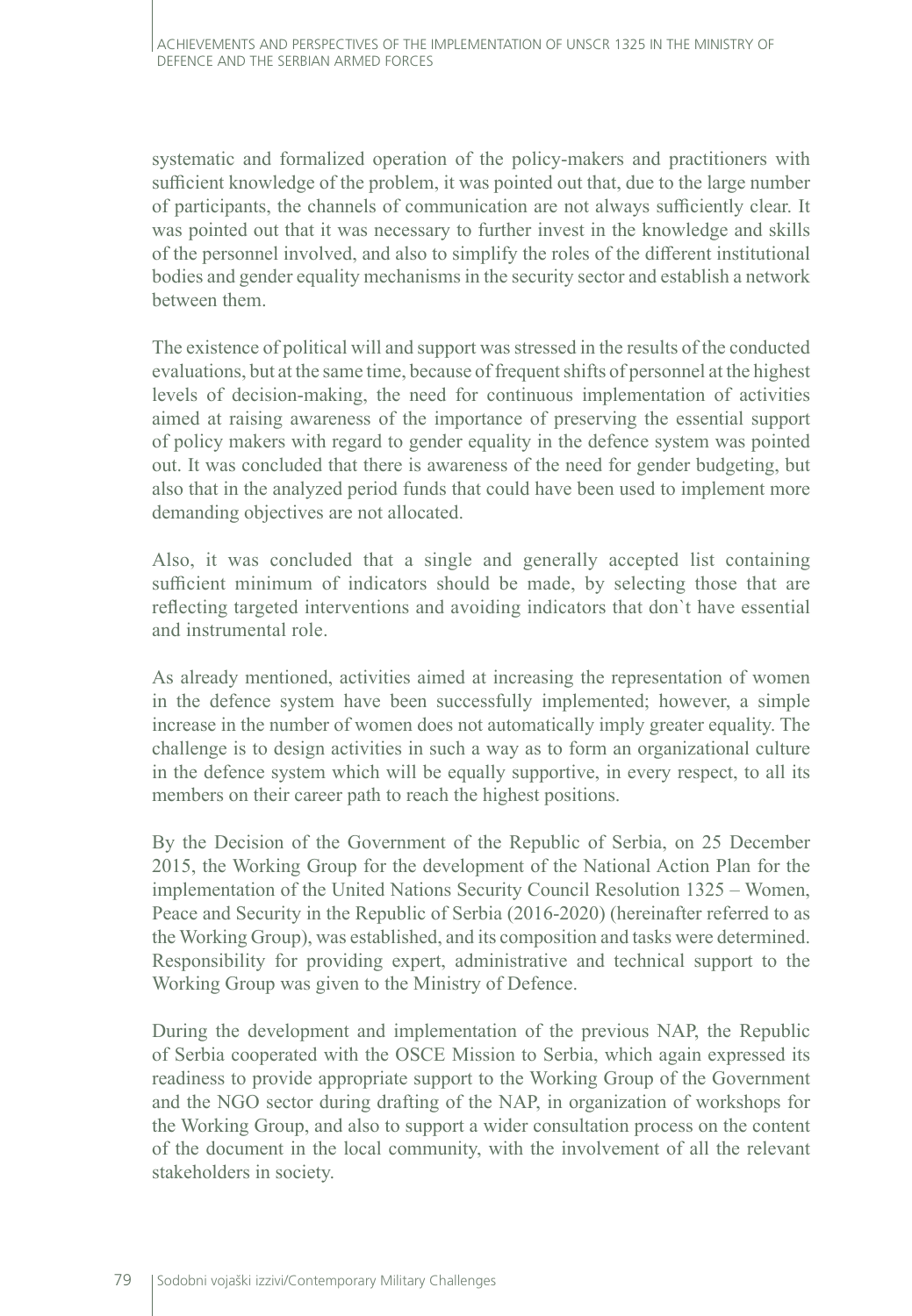The development and implementation of the NAP represents a significant contribution to the reform of the defence system, as well as the national security system as a whole in the Republic of Serbia; above all by the inclusion of international standards, primarily UN, EU, NATO and OSCE standards, into national legislation and strategic and planning documents. **Conclusion**

> In this regard, the ability to better and more efficiently use human resources for an effective response to crisis and post-crisis situations, and for cooperation with the NGO sector towards improving the place and role of women in society, has been recognized.

> The result of such an open approach is joint action of representatives of state institutions, NGOs and international organizations, thanks to which the draft of the NAP was developed and adopted in less than six months, and effectively implemented as of 2011.

> The currently achieved state and knowledge of certain principles which govern the process of improving gender equality should be used as a platform for the next breakthroughs that lay ahead of us. Certainly the biggest step forward is the development and adoption of the NAP for the period 2016-2020. In this process, the Ministry of Defence was again assigned to leadership positions and a coordinating role of all stakeholders involved in the process of its development. The Government Working Group for the development of the NAP 2016-2020 is currently working on a customized and focused NAP that will reflect national priorities as well as international commitments; streamlining the number of chapters; defining clear, measurable and carefully selected objectives and dynamics of the implementation which will take into account modern standards in this area to an extent that does not contradict the objective possibilities; the selection of indicators and monitoring methods that are realistic and that can be implemented; the establishment of gender budgeting and a balance between the particular set of resources and funding through regular budget lines; and defining responsibilities, monitoring and evaluation of progress and challenges.

> The implementation of the NAP, as before, contributes to increasing the overall reputation of the Republic of Serbia in the international community and the Ministry of Defence in the domestic and foreign public.

#### **Bibliography**

- *1. Стојковић, Б. (2011). Положај жена у сектору безбедности Републике Србије, Војно дело, 157-171.*
- *2. Šaranović, J., Višacki, T., Stojanović. S. (2015). Menadžment ljudskim resursima i rodna perspektiva u MO i VS, Treći naučno-stručni skup, Politehnika, Zbornik radova, Beograd, str. 545-550.*
- *3. Šaranović, J. Kilibarada, Z., (2012). "Drafting the National action plan for the implementation of the United Nations Security Council Resolution 1325-the experience of Serbia", International Conference Sofia, Collection of papers, Sofia, p.120-136.*